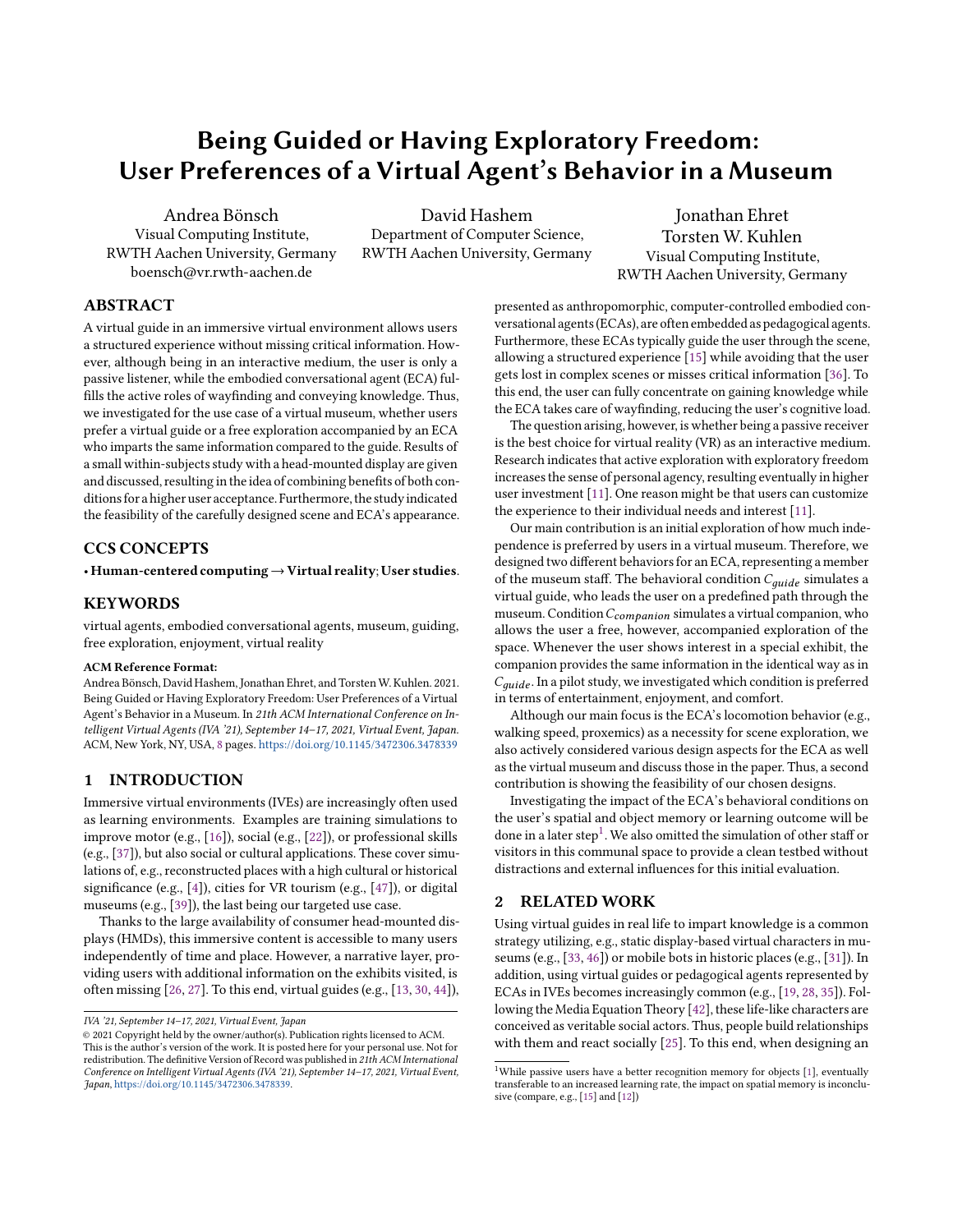IVA '21, September 14–17, 2021, Virtual Event, Japan Andrea Bönsch, David Hashem, Jonathan Ehret, and Torsten W. Kuhlen

ECA, a user's expectations of a plausible and realistic human-like attitude and behavior have to be met. For our contemplated mobile ECA various aspects, thus, need to be considered:

In terms of joint locomotion, human-aware navigation is essential, meeting the requirements of comfort, naturalness, and sociability [\[24,](#page-7-25) [34\]](#page-7-26). This also includes respecting the user's personal space (PS) to avoid discomfort (e.g., [\[2,](#page-7-27) [8,](#page-7-28) [23\]](#page-7-29)). During locomotion, footstep sound for the ECA as positional feedback for the users is preferred [\[7\]](#page-7-30). Additionally, variations in frequently used trajectories as well as in repeated utterances support perceiving an ECA as more life-like [\[9\]](#page-7-31).

In terms of conveying information, research showed that natural language has good content delivery [\[13\]](#page-7-9). It is recommended to present knowledge in the form of stories [\[26](#page-7-7)-28, [35\]](#page-7-20) or anecdotes [\[32\]](#page-7-32) through an ECA with a personality [\[3\]](#page-7-33). There are, e.g., indications that a cheerful guide outperforms a serious one in enjoyment and knowledge transfer [\[49\]](#page-7-34). Furthermore, an ECA with a personality becomes more believable, and the interaction feels more natural [\[3\]](#page-7-33).

In terms of attention guiding, users expect a guide to use gestures and eye contact while standing close to the respective exhibits in real life [\[32\]](#page-7-32). Thus, joint attention in IVEs is typically established verbally in combination with gazing and gesturing [\[19\]](#page-7-18). In particular, gazing is indispensable for shared objects [\[29\]](#page-7-35), as it supports all interactants in being mutually aware that they share attention [\[41\]](#page-7-36). To support gazing, a suitable formation between the guide and the visitors should be established and maintained [\[50\]](#page-7-37), allowing the ECA to face the exhibit as well as the listeners. If the attention of a listener wanders, pausing and restarting the current utterance of the ECA is a suitable way to re-attract the user's attention [\[21\]](#page-7-38). A user's attention can also wander on the way to the next area of interest, resulting in not following the guide anymore. In those cases, the guide should show situation-aware behavior, i.e., slowing down and waiting for a user who stopped to inspect an object of interest or catching up with a user who departs from the planned tour [\[40\]](#page-7-39). Therefore, it is crucial to anticipate the user's intent. While a multitude of behavioral actions can be taken into account [\[6\]](#page-7-40), gazing and interpersonal distance are essential factors here.

#### 3 USE CASE VIRTUAL MUSEUM

The objective of our work was to investigate whether a classical guided tour  $(C_{\text{guide}})$  or a free, however, accompanied exploration  $(C_{companion})$  of a virtual museum is preferred. We expected the following hypotheses to be confirmed:

- H1 The accompanied exploration of a virtual museum is superior to a classical guided tour in terms of enjoyment and comfort in an educational context.
- H2 The perceived (social) presence will be qualitatively equal in both conditions.

#### 3.1 Equipment & User Navigation

For our study(Sec. [5\)](#page-4-0), we used an HTCVive, tracked at 90Hzin an area of 3.0 $m \times 3.0 m$  ( $w \times d$ ) using two tripod-mounted SteamVR Base Stations. Subjects brought their own headphones for sound and plugged into the HMD directly. We used one Vive controller for navigation, realized through gaze-based steering. Subjects controlled their speed linearly via the controller's touchpad while asked to stay in place. Informal testing indicated a speed range of 0 to  $2.5m/s$  as appropriate.

<span id="page-1-0"></span>

Figure 1: Our museum consists of a training room (red), separated by doors (blue) which open on finishing the training, and the main area. On meeting the ECA (green ellipse, location 1), the exploration starts. After visiting all exhibition rooms (2, 4, 5, 6) and interim hallways (3, 7), the doors at 8 open, triggering the farewell.

#### <span id="page-1-2"></span>3.2 Immersive Virtual Environment

Virtual Museum. Our museum is in a deliberately simple and classical design, depicted in Figure [1.](#page-1-0) Its exhibition features the history of internet memes focusing on image macros, defined as a picture or artwork with some text superimposed. It is divided into four exhibition rooms (numbers 2, 4, 5, and 6 in Fig. [1\)](#page-1-0), each of which is dedicated to a specific era of internet culture. The visiting order of the rooms is given by the museum's architectural design, going from locations 1 to 8, with 3 and 7 being empty interim hallways. The exploration thus ends in front of the first exhibition room, allowing the user to easily revisit the museum on his or her own after the farewell with the ECA. To avoid touring the museum the other way around in  $C_{companion}$ , the doors at 8 are closed till all previous locations have been visited. The room outlined in red (see Fig. [1\)](#page-1-0) is purely dedicated to familiarizing the user with the navigation control before the museum's exploration and is thus part of the user study.

The memes $^2$  $^2$  are displayed as follows: room 2 presents them on pillars, room 4 on large floating boards, room 5 on hourglass-shaped sculptures, and room 6 comprises a circular arrangement of panels. These varying layouts, first, allow an easy distinction of the individual exhibition rooms [\[36\]](#page-7-13), while making the layout more interesting. Second, various orders to look at the single memes per room are given, inviting users to freely explore the room by themselves.

General Design Requirements. Although our two behavioral conditions are evaluated for the use case of a virtual museum, they can be applied to various architectural scenarios to be explored by users. Thereby, some general design criteria have to be met: to facilitate scene exploration in open-world scenarios, different design patterns are proposed (e.g., [\[36\]](#page-7-13)). One required in the context of our work is dividing the IVE into different zones with respective themes [\[36\]](#page-7-13). This structures the scene visually as well as from the narrative flow as the ECA introduces each area specifically. Another recommendation is using virtual guides [\[36\]](#page-7-13) responsible for the global wayfinding, which reflects our  $C_{\text{aude}}$  condition. To be able to easily configure and alter guided tours through a given environment or specify the companion's behavior at an area of interest, design principles of annotated environments are utilized [\[17\]](#page-7-41). These annotations, e.g.,

<span id="page-1-1"></span><sup>2</sup><https://knowyourmeme.com/>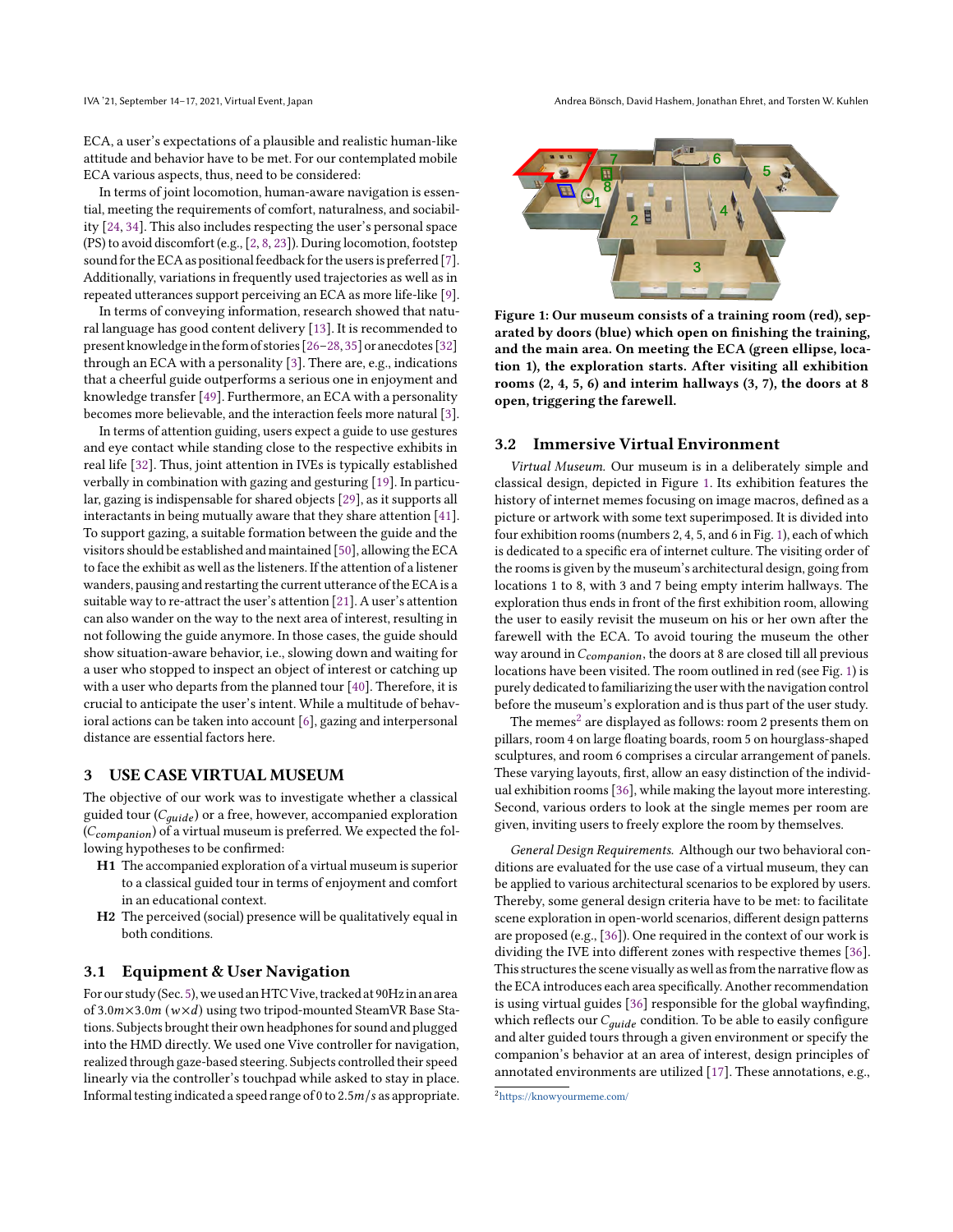encode the positions to be visited and their respective order (used for guiding only) and the utterances and explanations given when reaching the spot. We furthermore assume that different focal points on an object of interest are stored, to which the ECA looks when explaining, as well as locations from which the ECA conveys the knowledge. Finally, to pause and restart utterances for attention re-attraction [\[21\]](#page-7-38), timestamps encoding the start of each word have to be available for the sound samples. When being interrupted, the ECA can then resume the explanation starting with the last word.

## 3.3 ECA

Subjects meet our ECA Kate at her counter in the entrance hallway (location 1 in Fig. [1\)](#page-1-0). She is depicted as a young woman in smart casual attire (see Fig. [5\)](#page-4-1), aiming at conveying competence on the topic of internet memes while trying to avoid a detrimentally increased level of perceived social distance (status difference) [\[45\]](#page-7-42) by our subjects. To reduce the animation complexity as well as social cues, the character model<sup>[3](#page-2-0)</sup> wears an oronasal mask avoiding the necessity of lip-synced speech and detailed facial gestures. As masks are common in the COVID pandemic, we do not expect a negative influence by our chosen design. Furthermore, the study was placed in a COVID-sensitive scenario (Sec. [5\)](#page-4-0), e.g., Kate pays attention to COVID-compliant proxemics, thus the mask fits in well. Full-body animations for Kate were taken from Unreal Engine's MCO Mocap Basics $^4$  $^4$  and the text-to-speech engine IBM Watson $^5$  $^5$  with "Allison V3 with enhanced dnn" (American dialect, default speed, and pitch) was used to generate the various utterances required. To simplify reading, we refer to the ECA as Kate or by the pronoun "she" in the remainder.

#### 4 BEHAVIORAL DESIGN

Following the Media Equation Theory [\[42\]](#page-7-21), we opted for a plausible, human-like behavior of our ECA. Triggering of utterances and establishing formations are additionally grounded on the environmental requirements given in Section [3.2.](#page-1-2) If not stated otherwise, the described behavior is true for both conditions ( $C_{quide}$  and  $C_{companion}$ ).

As locomotion behavior is our main interest, we identified four logical units for visiting a museum to structure the following descriptions: ECA waiting for a guest (Sec. [4.1\)](#page-2-3), ECA walking with the guest to an exhibit (Sec. [4.2\)](#page-2-4), both standing at an exhibit (Sec. [4.3\)](#page-4-2), and, finally, ECA saying goodbye (Sec. [4.4\)](#page-4-3). To this end, our algorithmic descriptions focus on the ECA's locomotion-, gaze-, and formationrelated behavior. However, as speech is not only essential to inform and to express personality, but also to explain or emphasize certain locomotion behavior, we also state utterances of our study for sake of completeness. To convey personality, we, e.g., added personal (e.g., "I especially like this one"), humorous(e.g., "Please follow me, science depends on it.") or relateable (e.g., "It seems cuteness never loses its appeal.") statements for Kate, while locomotion behavior is explained by statements such as "I have to ask you to follow me".

To adjust the ECA's behavior, our algorithms provide various parameters. Informal testing with colleagues in our study setup allowed us to optimize the ECA's behavior for our use case.

<span id="page-2-1"></span><sup>4</sup>[https://www.unrealengine.com/marketplace/en-US/product/](https://www.unrealengine.com/marketplace/en-US/product/28fc3cc4332541e3b0037d67a65e5d6d)

<span id="page-2-2"></span><sup>5</sup><https://www.ibm.com/cloud/watson-text-to-speech>

#### <span id="page-2-3"></span>4.1 First Encounter

In contrast to the first encounter between a user and an ECA in [\[38\]](#page-7-43), our ECA shares the user's intention to initiate a conversation. However, to not hassle the user, he or she still initiates the first encounter, based on proxemics, i.e., the interpersonal distance between both interactants given as Euclidean distance. To this end, we introduce an invisible, circular awareness zone [\[10\]](#page-7-44) around the ECA with a radius of 5m, reflecting the public zone of Hall [\[23\]](#page-7-29). On entering this zone, the user triggers the conversation preparation. The ECA engages in mutual gaze and starts to approach the user. Although the average walking speed of adults is  $1.4m/s$  [\[5\]](#page-7-45), informal testing resulted in  $1.8m/s$ . This slight speed up seemed more natural. The ECA stops at a COVID-compliant, interpersonal distance of  $2m$ , reflecting the personal space [\[23\]](#page-7-29), which automatically triggers the ECA's introduction. Identical information across both conditions were the ECA's name, her position as curator as well as the information given about the museum and the current exhibition. The ECA's role description, of course, differed, once being "your tour guide today" ( $C_{quide}$ ), once stating that she "will accompany you as you will explore our exhibition" ( $C_{companion}$ ).

#### <span id="page-2-4"></span>4.2 Dynamic Transitions

Start of Exploration. To trigger the transition to the first exhibit, utterances are used. For  $C_{\text{guide}}$ , the ECA finishes her introduction with "Please follow me as we visit some examples from the archives." and walks towards her first goal defined in the annotated environment with approximately  $2.0<sup>m</sup>/s$  (based on internal testing), while footstep sound is embedded to provide locational feedback [\[7\]](#page-7-30). In  $C_{\text{companion}}$ , she prompts the user to go ahead with the words "Feel free to look around and I will provide information wherever I can." Then she waits patiently for the user to walk towards the exhibits and follows.

Personal Space (PS). While walking together in either condition, the ECA respects the user'sPS. For this dynamic situation, we slightly shrank the interpersonal distance compared to the static first encounter by  $0.5m$  to, still COVID-compliant,  $1.5m$ , based on findings in [\[8\]](#page-7-28). Furthermore, we simplified the elliptical shape of the PS found by [\[8\]](#page-7-28) to a circular safety zone. This is based on the fact that the ellipse found was not very distinct. In addition, subjects in [\[8\]](#page-7-28) were confronted with a stranger, while the user and the ECA in our scenario are supposed to establish a relationship, also allowing smaller interpersonal distances while still feeling comfortable.

 $C_{guide}$ . The ECA guides the user in a predefined order, encoded in the annotated environment, through the museum. To this end, she

<span id="page-2-5"></span>

Figure 2: Interplay of ECA (boxes) and user (arrow labels) in the dynamic transitions of  $C_{\text{guide}}$  with  $d$  denoting the interpersonal distance between both interactants, while  $d_i$  are certain thresholds to be defined per use case.

<span id="page-2-0"></span> ${}^{3}\mathrm{The}$  model represents Kate Marsh from "Life is Strange" by Square Enix, available here: [https://devhub.vr.rwth-aachen.de/VR-Group/Kate\\_FBX](https://devhub.vr.rwth-aachen.de/VR-Group/Kate_FBX)

[<sup>28</sup>fc3cc4332541e3b0037d67a65e5d6d](https://www.unrealengine.com/marketplace/en-US/product/28fc3cc4332541e3b0037d67a65e5d6d)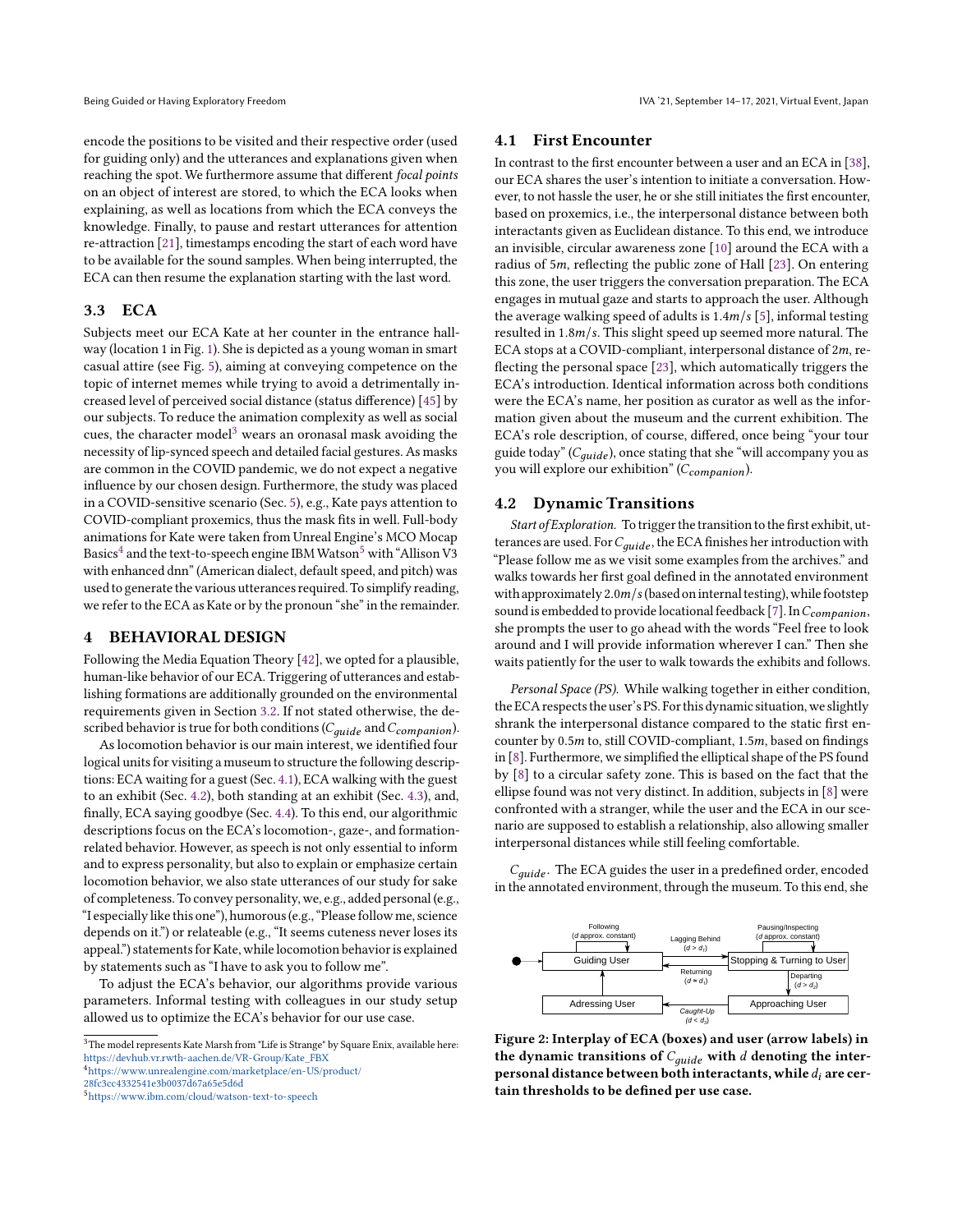<span id="page-3-0"></span>

Figure 3: Dynamic transitions in  $C_{companion}$  with ECA occupying the right frontal target slot: (a) Sketch with all four target slots. (b) Respective application screenshot with 110° FoV.

walks in front of the user and takes over the global wayfinding decisions.Asillustratedin Figure [2,](#page-2-5) a user-aware ECA thereby needs to react appropriately to user actions. Three actions can be differentiated by analyzing the interpersonal distance  $d$  between both interactants: If the user follows the ECA, indicated by a rather constant  $d$ , the ECA can continue guiding. If the user falls behind, indicated by an increasing  $d$ , two potential user actions may be the cause: The user may have stopped to inspect something, e.g., an exhibit, or the user may have departed from the route in order approach another location. Thus, after a distance threshold  $d_1$  is exceeded, the ECA stops and turns towards the user, signaling a waiting behavior. If the  $d$  now remains rather constant, the inspection cause is assumed and the ECA shortly asks "Are you coming?" and then waits patiently for the user to continue following. If, however,  $d$  still increases, the second cause is assumed.

If a threshold  $d_2$  is exceeded, the ECA starts walking towards the user, with an increased speed of up to  $3.0<sup>m</sup>/s$ . Thus, she is able to catch up, even if the user navigates with the maximal speed of  $2.5m/s$ . After approaching the user to a threshold  $d_3$ , the ECA addresses the user and asks to follow her again ("I have to ask you to follow me through the museum. Science depends on it."), before resuming the tour.

All three distance thresholds used in this straight-forward approach strongly depend on the environment given. For our study scenario informal testing resulted in  $d_1 = 5m$ ,  $d_2 = 8m$ , and  $d_3 = 2.5m$ .

On reaching the next exhibit, the ECA stops at a predefined location, waits for the user, and then starts her explanations (Sec. [4.3\)](#page-4-2).

 $C_{\text{companion}}$ . The ECA accompanies the user who is solely responsible for the global wayfinding decisions. On detecting the user's interest in a certain exhibit, the ECA will provide information as done in  $C_{guide}$ . Since the ECA can be considered as temporarily required assistant [\[9\]](#page-7-31), we opted for an omnipresent ECA with a short approaching time [\[7\]](#page-7-30), defined here as time span between recognizing the user's interest in an exhibition and her start of the respective explanation. In contrast to [\[7\]](#page-7-30), the ECA in our scenario is a companion with whom users should establish a relationship. This With [\[20\]](#page-7-46),

IVA '21, September 14–17, 2021, Virtual Event, Japan Andrea Bönsch, David Hashem, Jonathan Ehret, and Torsten W. Kuhlen

defined as group of at least two members maintaining ecological proximity, perceived as being "together", should be reflected in the walking formation of both interactants. A common formation for two people is abreast, defined as moving shoulder-to-shoulder [\[43\]](#page-7-47). In VR, especially with HMDs, this spatial layout is unfavorable due to the user's reduced field of view (FoV). Suitable walking positions for the ECA have to meet four requirements: The ECA must (1) be in sight, (2) respect the user's PS, while (3) being close and (4) not occluding the user's direct field of vision. To this end, we decided to define two target slots (blue circles, Fig. [3\(](#page-3-0)a)) located towards the peripheral edges of the user's FoV, so adapting the abreast formation to a slight V-shape [\[43\]](#page-7-47). Informal testing resulted in slots at  $1.5m$  to the front and 0.8m to each side added to the user's position.

If the user starts walking, the ECA reacts and aims for the closest slot, trying to stay as close as possible (see Fig. [3\(](#page-3-0)b)). To avoid collisions between the ECA and the scene geometry, a raycast per slot evaluates the presence of obstacles within the next  $2m$  (blue lines, Fig. [3\(](#page-3-0)a)). If a slot is occupied by a soon to be collision, the ECA aims for the respective other slot.If thereis enough reaction time to change the slots, the ECA passes the user behind his/her back to avoid running in front of his/her feet. If there is not enough time, crossing the user's field of vision is allowed. In case both frontal slots are occupied soon by scene geometry, two backup slots (blue boxes, Fig. [3\(](#page-3-0)a)) at the user's sides are temporarily available, kept outside the user's FoV.

On motion initialization there is a slight delay between the user's and the ECA's start. In addition, if the user turns on the spot, e.g., for 90°, the ECA has to overcome a certain distance to relocate herself near a slot. To, thus, allow the ECA to catch up, her walking speed is adapted with respect to the distance to the closest slot. An exponential relation between distance and speed thereby allows the ECA to quickly catch up while not moving too fast when being close to the user. Informal testing resulted in the speed modulation  $v = v_u + a^{(d-c)}$ , with the user speed  $v_u$ ,  $a = 1.1$ , d defined as distance between ECA and closest slot, and  $c = 50$ cm. The ECA's speed  $v$  is additionally limited to twice the user's maximal speed.

If the user stops, the ECA stops as well and turns towards him or her, signaling a waiting behavior. Facing the user is thereby triggered after a random time in ms to show some behavioral variations.

To detect the user's interest in an exhibit, the Euclidean Distance between user and exhibit as well as the user's gaze direction is evaluated. Based on [\[18\]](#page-7-48), humans tend to keep objects of interest in the center of their field of vision. Thus, we approximate the user's vision

<span id="page-3-1"></span>

Figure 4: Detecting the user's (represented as mannequin) interest in an exhibit by means of a conical volume of weighted rays from  $\omega$ =0.2 (blue) to  $\omega$ =1 (red) in steps of 0.2.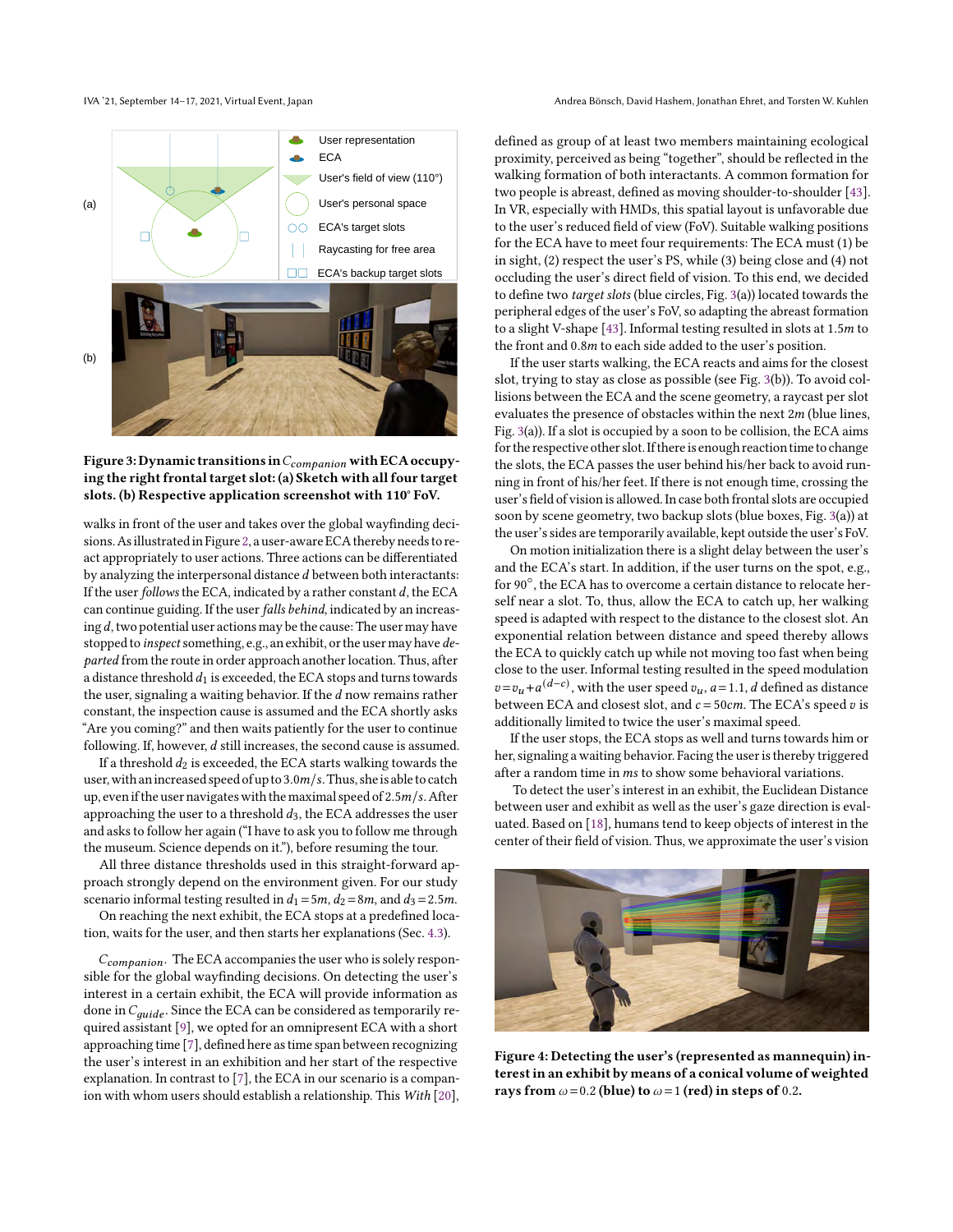<span id="page-4-1"></span>

Figure 5: ECA Kate explaining memes while altering her gaze between the user (left) and the exhibit (right).

cone by a conical volume of rays moving with the head as shown in Figure [4.](#page-3-1) The exhibit hit by most rays is considered to be the object of interest. Although a higher density of rays is given for the center of the field of vision due to the conical volume, testing indicated that the result was not accurate enough. Thus, we introduced an additional weighting for the hit count, using a weight of 0.2 for the outer rays up to a weight of 1 for the centric rays. If an exhibit is detected as being in focus for a certain amount of time  $t$  and if a certain distance threshold  $d$  is not exceeded, the ECA positions herself at a predefined location and starts her explanation, as detailed in the following section. Informal testing resulted in  $t = 1s$  and  $d = 4m$ .

## <span id="page-4-2"></span>4.3 At an Exhibit: Formation & Interruptions

While the user is free to choose any spot in front of the exhibit, we limit the ECA to a set of locations defined in the annotated environment. We used up to six locations, mostly located on a semi-circle. In  $C_{\text{guide}}$  the ECA walks towards one of the predefined lateral locations, allowing the user a centric position. In  $C_{common}$ , the ECA chooses one of the locations such that one possible location remains free between her and the user. By this, the ECA adds a safety distance to avoid relocating herself in case the user still moves a bit.

Once both interactants are gathered in front of the exhibit, the ECA starts the respective explanatory utterance. If it is the first exhibit of the current room, she automatically prepends the utterance introducing the theme of the respective room as preamble. While explaining the exhibit, Kate alternates her gaze between the user and the exhibit (see Fig. [5\)](#page-4-1). For the exhibit she chooses the focal point closest to the user. By this, she is always turned slightly towards the user, inviting him or her to listen. By alternating her gaze, Kate furthermore retains the user's attention to the current exhibit [\[41\]](#page-7-36).

On finishing her utterance, she pauses a moment in  $C_{Guide}$  to allow the user alast look before telling him or her that they are going on. Then she triggers the transition to the next exhibit. In  $C_{Companion}$ , the ECA waits patiently for the user to resume the free exploration.

While explaining the exhibit, the ECA remains user-aware and is able to react to three types of user actions. First, in case the user's attention wanders, recognized by the conical volume approach described above, the ECA pauses her utterance, addresses the user directly, by "Excuse me, am I boring you?" in  $C_{\text{guide}}$  and "Actually I wasn't quite finished" in  $C_{companion}$ , before resuming her explanations. Second, in case of an approaching user who undercuts a distance threshold of  $1.2m$ , she repositions herself to maintain her PS and stick to a COVID-compliant distance. Thereby, she pauses her utterance and resumes with the last word after relocating. For the relocation, she either moves to the next predefined location away

from the user, or she locates herself on a central location if she is already located at the last spot. For the latter, she passes the user's back, while respecting the user's PS. A detour around the exhibit is only taken if the user blocks all other possible trajectories to the new location. Third, in case the user moves on and the distance towards the ECA increases, her reaction depends on the behavioral condition chosen: If the interpersonal distance exceeds a distance threshold  $d_1$ for  $C_{\text{aude}}$ , the ECA pauses her explanatory utterance. She tries to reengage the user by informing him or her, that she is still explaining, by "Excuse me, am I boring you?", before resuming her explanation. If the user stops and returns to the exhibit, the utterance continues as planned. In case the user departs further exceeding a threshold  $d_2$ , she will catch up, ask him or her to follow her again before returning to the exhibit to resume her explanation. This behavior is equal to the catch-up used in the dynamic transitions. Both distance thresholds strongly depend on the environment given. For our study, informal testing resulted in  $d_1 = 5m$  and  $d_2 = 8m$  due to the sparse scene layout.

Exceeding  $d_1$  for  $C_{companion}$  will trigger the same behavior as in  $C_{\text{aude}}$ , but with "Actually I wasn't quite finished.". However, when  $d_2$  is exceeded, the ECA abandons the exhibit and follows the user with the utterance "Ok, let us look at something else then.".

### <span id="page-4-3"></span>4.4 Farewell

For  $C_{guide}$ , the ECA automatically walks to the tour's final spot after the last exhibition as defined by the annotated environment. There she turns towards the user, engages in mutual gaze, which triggers her farewell utterance. For our study implementation the ECA states "This concludes our tour. I hope you enjoyed our exhibition and maybe you have even found aninteresting piece of knowledge to take home. Goodbye and stay safe." Then she walks off. In contrast to our study, where the VR experience ends at this point, the user typically has now the opportunity to revisit the museum on his or her own.

For  $C_{companion}$  no definite end of the tour, in terms of time and location, can be defined in advance, as it strongly depends on the user's actions and intents. Thus, users can quit the free, however, accompanied exploration at any time on their own. Therefore, they have to engage in mutual gaze with the ECA and press a designated button on the input device.

#### <span id="page-4-0"></span>5 EVALUATION

#### 5.1 Subjects

Due to the COVID-19 health and safety restrictions of our lab, our user study had to be conductedin a small within-subjects design to decrease the amount of visitors. Eight subjects (7 males, ages  $M=28.875$ ,  $SD = 1.899$ ), recruited via a university mailing list, participated in the study. All were right-handed and had normal motor skills. While seven subjects had normal or corrected-to-normal vision, deuteranopia occurred once, which was, however, not detrimental for our study. All subjects stated that they had already experienced virtual agents in IVEs, while six subjects also experienced one or two reallife guided tours. All subjects were naïve to the purpose of the study.

#### 5.2 Procedure

On arrival, subjects were informed about the procedure of the study, gave their informed consent and filled out the demographics questionnaire. After the experimenter introduced them to the health and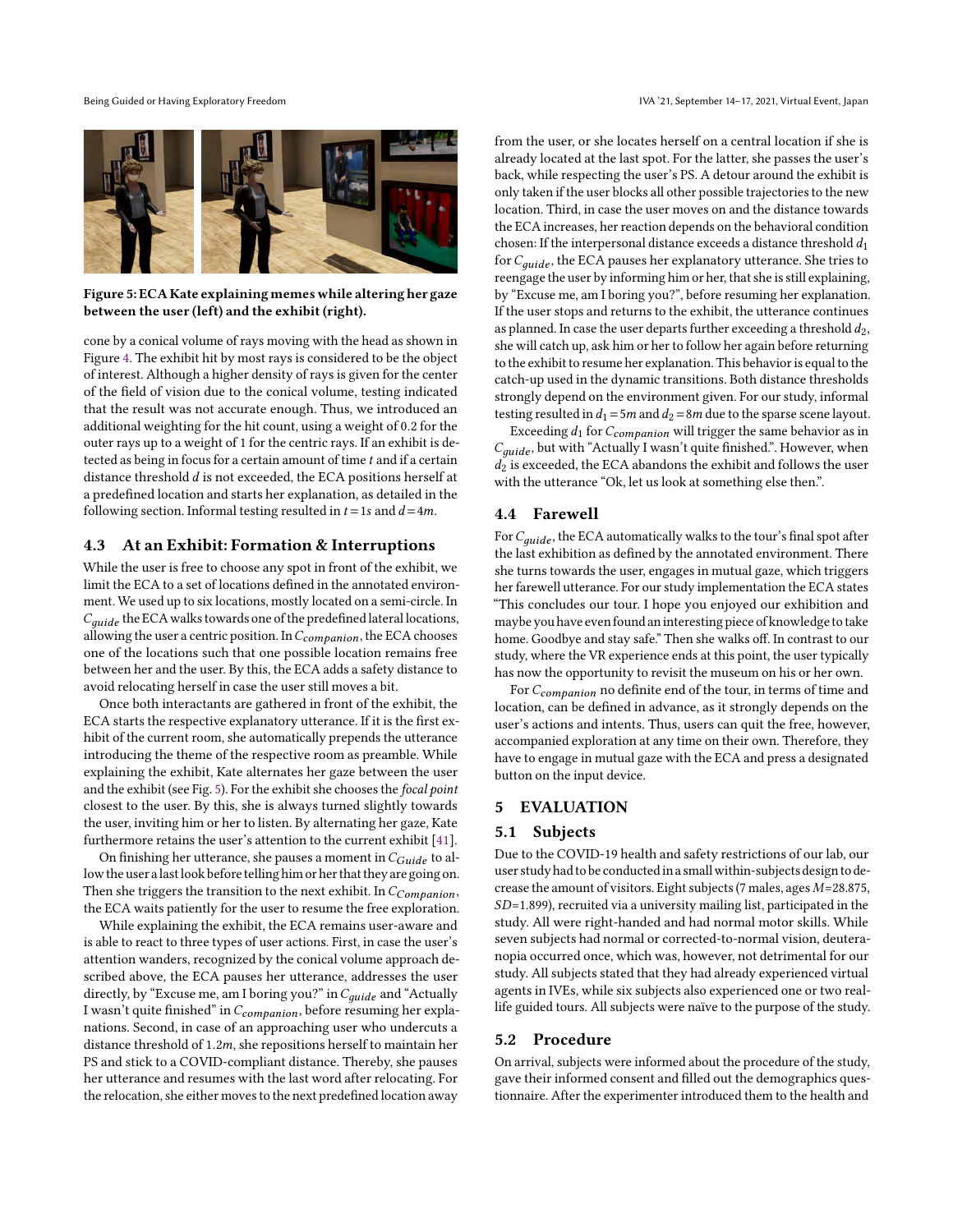IVA '21, September 14–17, 2021, Virtual Event, Japan Andrea Bönsch, David Hashem, Jonathan Ehret, and Torsten W. Kuhlen

<span id="page-5-0"></span>Table 1: Subjects' ratings wrt the behavioral conditions (M denotes the mean, SD the standard deviation, Mdn the median)

| <b>Shortened Statements</b>          |          | $C_{\text{guide}}$ |                | Ccompanion     |       |                |  |
|--------------------------------------|----------|--------------------|----------------|----------------|-------|----------------|--|
|                                      | M        | SD                 | Mdn            | M              | SD    | Mdn            |  |
| Kate was easily understandable       | 1.625    | 0.484              | 2              | 1.875          | 0.331 | 2              |  |
| Kate appeared competent              | 1.75     | 0.433              | $\mathfrak{D}$ | 1.75           | 0.433 | 1.5            |  |
| Kate was entertaining                | 0.0      | 1.225              | 0.5            | 0.625          | 0.857 | 1              |  |
| Kate caused discomfort               | $-1.25$  | 1.09               | $-2$           | $-1.0$         | 1.5   | $-2$           |  |
| Kate caused unease                   | $-0.5$   | 1.581              | $-1$           | 0.375          | 1.317 | 0.5            |  |
| Kate respected PS                    | 1.50     | 0.707              | $\mathfrak{D}$ | 0.75           | 1.392 | $-1$           |  |
| Kate positioned logically at exhibit | 1.0      | 1.322              | 1.5            | 0.5            | 1.0   | $\Omega$       |  |
| Kate behaved weirdly at times        | $-1.625$ | 0.696              | $-2$           | 0.5            | 1.323 | 0.5            |  |
| Kate reacted generally appropriately | 0.875    | 0.781              | 1              | 1.375          | 0.484 | 1              |  |
| Tour was well paced                  | 0.876    | 0.927              | 1              | not applicable |       |                |  |
| Enjoyed being guided                 | 0.625    | 1.218              | 1              |                |       |                |  |
| Enjoyed free exploration             |          |                    |                | 1.5            | 1     | $\overline{2}$ |  |
| Walking with Kate felt natural       |          | not applicable     |                | $-0.875$       | 1.053 | $-1$           |  |
| Kate determined interest correctly   |          |                    |                | 1.25           | 0.662 | 1              |  |

safety regulations, they were immersed in the training room(red area in Fig. [1\)](#page-1-0). As Kate's mask automatically functions as introduction to a COVID-sensitive scenario, we decided to mimic the real safety precautions customary at the time of our study in VR. To this end, Kate spoke to them over a virtual radio, informing them that the museum was currently cleaned and that they should use the short waiting time to pick up items required for the exploration time, e.g., hand sanitizer, an oronasal mask, and a brochure. By this cover story, subjects got familiar with the ECA's voice as well as with the controller-based navigation as they had to collect the items spread over the room. After picking up all items asked for, doors opened (marked blue in Fig. [1\(](#page-1-0)a)), allowing a transition from the training room into the entrance corridor of the museum. Here, Kate was waiting for the subjects (location 1 in Fig [1\(](#page-1-0)a)) and after approaching her, the study began. The order of  $C_{guide}$  and  $C_{compansion}$  was randomized and counterbalanced. Per condition, Kate introduced herself and the museum briefly (Sec. [4.1\)](#page-2-3), followed by the respective exploration of the museum. After each condition, subjects were asked to take off the HMD to rate their experience by means of a questionnaire containing the Slater-Usoh-Steed (SUS) presence questionnaire [\[48\]](#page-7-49), the Social Presence Survey (SPS) [\[2\]](#page-7-27) as well as some questions regarding preferences for the ECA's behavior. Before the second condition had to be experienced, subjects were allowed to do a short break from up to five minutes before being immersed again. This time, they started directly in the entrance hallway while being asked to approach Kate. After experiencing  $C_{\text{guide}}$  and  $C_{\text{companion}}$ , subjects were asked to fill out a post-study questionnaire with additional free-text fields focusing on comparing both conditions. Afterward, they were offered some chocolate as a reward and left. In total the study took about 60 min/subject, from which 36 minutes were spent fully immersed on average.  $C_{\text{guide}}$  took thereby about 20min.

#### 5.3 Results

For the standardized questionnaires, we used the proposed 7-point scales (SUS: 1 to 7; SPS: −3=strongly disagree to 3=strongly agree). For our complementing questions, we used a 5-point scale (−2=strongly disagree to 2=strongly agree when considering one condition only, 1=  $C_{guide}$  to 5= $C_{companion}$  when comparing both).

The mean SUS score for the reported sense of feeling present in the IVE was  $M=4.30$ ,  $SD=0.943$  for  $C_{quide}$  and  $M=4.10$ ,  $SD=0.985$  for  $C_{\textit{companion}}$ , indicating a reasonably high level of presence [\[48\]](#page-7-49).

Table 2: Preference ratings of our eight subjects.

<span id="page-5-1"></span>

| <b>Shortened Statements</b>       | Answer Freq.       |  |  | M    | SD.                            | Mdn |
|-----------------------------------|--------------------|--|--|------|--------------------------------|-----|
| considered superior for learning. |                    |  |  | 2.75 | 1.561                          |     |
| I felt more comfortable with      |                    |  |  | 2.5  | 1.414                          | 2.5 |
| was more enjoyable.               |                    |  |  | 3.25 | 1.561                          |     |
|                                   | C <sub>auide</sub> |  |  |      | $\overline{5}$ $C_{companion}$ |     |

For computing the SPS score, we used the slight modification proposed in [\[7\]](#page-7-30). An average SPS score of  $M=$ -1.125,  $SD=$ 6.489 for  $C_{guide}$  and  $M=$ -2.125, SD=7.524 for  $C_{companion}$  was reported.

Subjects were asked to rate their experience based on various questions directly after experiencing a condition. Table [1](#page-5-0) summarizes representative results, which were not statistically evaluated due to the low number of subjects. No effects of order were found in the data.

The comparative questions asked after experiencing both conditions, demonstrate two camps of opinion as subjects either voted for the guide or the companion, shown in Table [2.](#page-5-1) Twice, we found slight tendencies towards the guide and once towards the companion.

Finally, Figure [6](#page-5-2) shows the trajectories taken by the ECA and the subjects pooled over all runs from the start to the last exhibition room. As expected due to the predefined order of exhibits, the trajectories are more densely packed for  $C_{\text{quide}}$  compared to  $C_{\text{companion}}$ .

#### 6 DISCUSSION, IMPLICATIONS & NEXT STEPS

Our goal was to find indicators whether subjects prefer exploratory freedom ( $C_{companion}$ ) over being guided ( $C_{guide}$ ). Each condition was, however, preferred by four subjects, independent of the presentation order, not supporting H1. We also found a large SD for both SPS scores, strengthening that the subjects were inconclusive about how convincing the ECA was as a human being. Nevertheless, H2 can be confirmed, indicating that both behaviors influenced the subjects' perceived (social) presence equally. Besides, the results provide valuable insight on benefits and disadvantages of both roles in the context of exploring social and cultural learning environments.

 $C_{\text{guide}}$  was rated overall positive. Kate was well understood and was perceived as competent, respected the subjects' PS and didn't cause discomfort or strong unease. Even her rude statement "Excuse me, am I boring you?" was rated neutral in terms of appropriateness, while the five subjects who heard it agreed that Kate had a reason to reprimand them. The majority of subjects enjoyed being guided by her, although the entertainment level was rated rather neutral, while

<span id="page-5-2"></span>

Figure 6: ECA's and subjects' trajectories for all runs visualized as heat map (normalized to [0,1], linear color mapping gradient from transparent (0) over red  $(1/3)$  and yellow  $(2/3)$  to white (1)); Rotated  $\widehat{90^{\circ}}$  counter-clockwise compared to Fig. [1.](#page-1-0)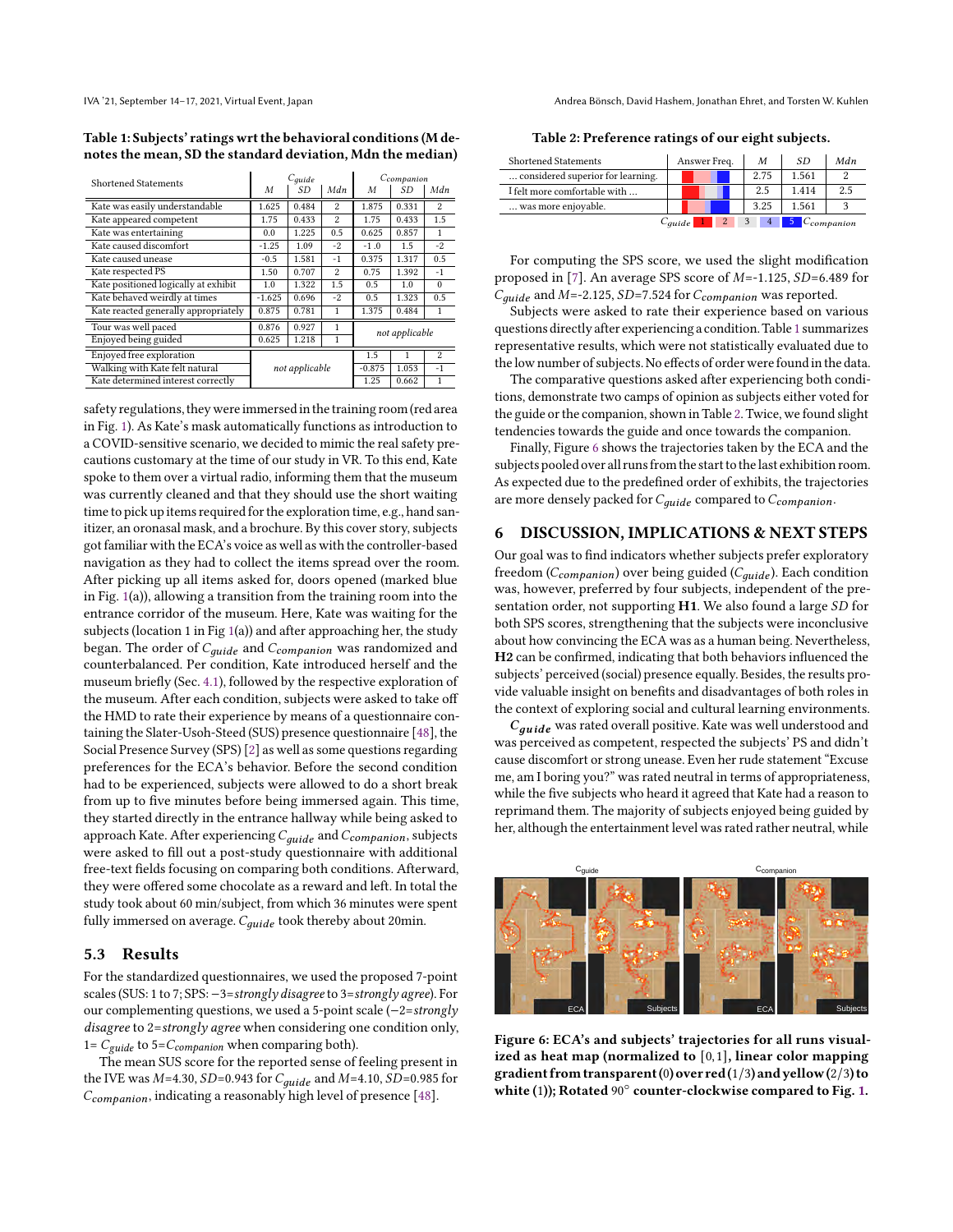<span id="page-6-0"></span>

Figure 7: Examples of an ECA's (blue) and a subject's (green) trajectories through certain exhibit areas.

the tour pace seemed to be appropriate. Interestingly, however, the mean SPS score is surprisingly low, characterizing the ECA rather robotic than human-like. This can be explained by some statements of the subjects: Although some stated that they liked the structured experience, the compulsion to focus on one particular exhibit at a time, and that they were confident to not miss crucial content, they also mentioned the very limited interactivity and the monotone, however, robust, character of the tour. Approaching Kate too closely resulted in pauses, which felt unnatural for some subjects, while others stated that they missed being able to skip content as possible with a real human or interactive media. One subject even criticized that the paths taken by Kate were always straightforward. Comparing the ECA's trajectories with the routes taken by the subjects affirms this observation. The ECA's paths are optimized for shortest routes, resulting in walking close to walls or straight to another exhibit, while subjects show more variations and deviations in their routes.

The ECA in  $C_{\textit{companion}}$  was also rated positive. However, some scores were slightly lower. We assume this is caused by her locomotion behavior. Although subjects enjoyed the free exploration and that the ECA was able to determine their interest correctly, walking with Kate felt rather unnatural, resulting in an even lower SPS score compared to  $C_{aude}$ . Some subjects stated that it felt like pushing the ECA around. Others were confused when the ECA "suddenly" popped up in their peripheral vision when swapping sides. Despite the embedded footstep sound, these subjects assumed that the ECA was teleporting when being out of sight. Some subjects even experienced inconvenient behavior when passing through rather narrow corridors, as shown in Figure [7\(](#page-6-0)a). Instead of following behind, the ECA ran around the circular arrangement of panels and met the subject unexpectedly at the other side. Despite this unnatural behavior, some subjects experienced  $C_{\textit{companion}}$  as more entertaining compared to  $C_{guide}$ . They also enjoyed being in control by exploring the museum in their own pace, taking their time at interesting exhibits and skipping uninteresting ones. The interactivity and the non-linear structure were highlighted several times, while one subject mentioned to be unsure whether he or she missed something. Comparing the subjects' heat maps in Figure [6,](#page-5-2) however, reveals, that a comparable amount of time was spent at the important locations. In addition, some rooms were even explored more (cp. Fig. [6,](#page-5-2) room 5 at the top) compared to  $C_{\text{guide}}$ . It is also noticeable, that subjects used diverse visiting patters (cp. Fig. [7\(](#page-6-0)b), (c)) when exploring the scene. Interestingly, seven subjects were reprimanded with "Actually I wasn't quite finished.", compared to five in  $C_{\text{guide}}$ . Again, they stated that it was justified, however, rated the appropriateness slightly lower. A first assumption is that subjects considered their inattentiveness as impolite

thus accepting the reprimand, while being more sensitive to events limiting their freedom of actions granted by the free exploration.

Based on the results,  $C_{\text{companion}}$  needs an **improvement** by optimizing walking as a With [\[20\]](#page-7-46). More group formations in addition to abreast [\[43\]](#page-7-47) are required while developing strategies to reintroduce the ECA when being temporarily out of sight. Considering visiting styles of users [\[14\]](#page-7-50) might support anticipating the route to be taken, allowing an extrapolation in addition to a reactive local wayfinding.

Although the design and sample of the study are not optimal, the results yield the following two implications: (1) The carefully designed museum combined with our ECA are a feasible system to conduct behavioral studies.(2) Neither a guide nor a knowledgeable companionmeet all requirements users have towards a pedagogical agent in a social and cultural application. Therefore, a compromise between both conditions might be best suited for a larger user acceptance in VR, allowing an interactive and adaptable, however, structured learning experience. Users should be able to influence the structure of their experience to a certain degree, while the ECA ensures that no critical information is missed. In case of the museum, users may be guided from room to room by the ECA to deal with the topics in a structured way, while exploring the rooms themselves in an accompanied fashion. Leaving the room may then be negatively commented by the ECA if not all exhibits were seen. Furthermore, the level of detail for the explanations should be controllable, either directly by the user via natural language or by an intelligent ECA interpreting the user's behavior, e.g., his or her attention level, at an exhibit either as bored or interested. A short summary should then be available for uninterested users, while a detailed explanation should be given to curious ones.

There are several avenues for **future work**: After designing an improved companion, a follow-up study with a larger sample size in a between-subject design will give further insights. This second study can also be used to further evaluate the ECA's role on spatial and object memory as well as knowledge transfer, important aspects which have been consciously neglected in this initial work. It may also allow to investigate gender biases, while the ECA's gender and the museum's exhibition theme need to be taken into account during the interpretation of the results. Another important step is to design and evaluate the new ECA's role, detailed above, and to evolve theidea further. One aspect for extending the setting of future studies is adding more social touch: Museums and other scenarios in the context of social and cultural applications deal with communal places, thus enlivening those places adds plausibility and realism to the overall simulation. To this end, virtual staff and visitors should be included to analyze the impact of distractors and external influences on the user's experience as well as to meet the user's nature of being a social being.

#### 7 CONCLUSION

Using ECAs as pedagogical agents in VR-based learning environments becomes more frequent. Focusing on the use case of a virtual museum, we thus evaluated user preferences regarding the ECA's concrete role: While  $C_{guide}$  realizes the ECA as virtual guide, limiting the user's role to a passive listener,  $C_{\textit{companion}}$  realizes the ECA as knowledgeable companion, allowing the user a free, accompanied exploration. The results of a within-subjects pilot study yielded no clear preferences to either role, while a promising idea for combining both roles can be derived. The next step will thus be designing an